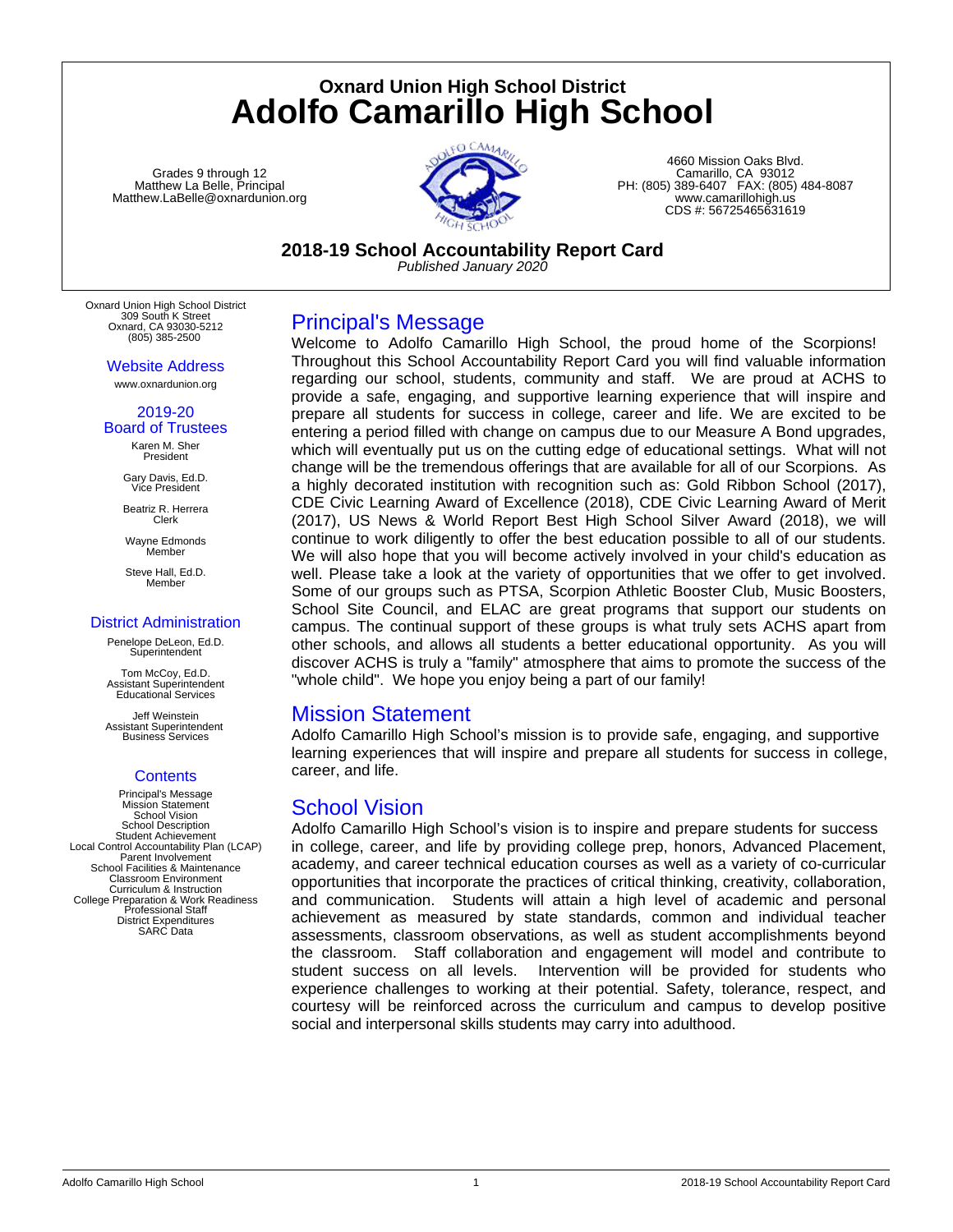## School Description

Adolfo Camarillo High School is located in the southern region of Camarillo and serves students in grades nine through twelve following a traditional calendar. At the beginning of the 2018-19 school year, 2225 students were enrolled, including 12.5% in special education, 3% qualifying for English Language Learner support, and 26.3% qualifying for free or reduced price lunch.

| <b>Student Enrollment by Student Group / Grade Level</b><br>2018-19 |                          |  |                         |               |
|---------------------------------------------------------------------|--------------------------|--|-------------------------|---------------|
| <b>Student Group</b>                                                | % of Total<br>Enrollment |  | Grade Level             | # of Students |
| Black or<br>African-Amer.                                           | 1.90%                    |  | Grade 9                 | 556           |
| Amer. Indian or<br>Alaska Native                                    | 0.10%                    |  | Grade 10                | 588           |
| Asian                                                               | 4.90%                    |  | Grade 11                | 574           |
| Filipino                                                            | 4.40%                    |  | Grade 12                | 507           |
| Hisp. or Latino                                                     | 40.20%                   |  | Ungraded                | 0             |
| Native Hawaiian or<br>Pacific Islander                              | 0.20%                    |  |                         |               |
| White                                                               | 43.10%                   |  |                         |               |
| Two or More Races                                                   | 4.40%                    |  |                         |               |
| Students with<br><b>Disabilities</b>                                | 12.50%                   |  |                         |               |
| Socioeconomically<br>Disadvantaged                                  | 26.30%                   |  |                         |               |
| <b>English Learners</b>                                             | 3.00%                    |  |                         |               |
| Foster Youth                                                        | 0.40%                    |  |                         |               |
| <b>Homeless</b>                                                     | 0.60%                    |  |                         |               |
|                                                                     |                          |  | <b>Total Enrollment</b> | 2,225         |

## Student Achievement

#### Physical Fitness

In the spring of each year, Adolfo Camarillo High School is required by the state to administer a physical fitness test to all students in grade nine. The physical fitness test measures each student's ability to complete fitness tasks in six major areas. Students who either meet or exceed the standards in all six fitness areas are considered to be in the "healthy fitness zone." The chart reported in this document reports only the percentage in each category, not a cumulative total of the results for categories 4 of 6 and 5 of 6. Comparative district and state results can be found at the CDE's website.

| <b>Physical Fitness Test</b><br>Percentage of Students Meeting California Fitness Standards<br>2018-19 |                                          |                                  |                                 |  |
|--------------------------------------------------------------------------------------------------------|------------------------------------------|----------------------------------|---------------------------------|--|
|                                                                                                        | Percentage of Students Meeting Standards |                                  |                                 |  |
| Grade Level<br>Tested                                                                                  | Four of Six Fitness<br><b>Standards</b>  | Five of Six Fitness<br>Standards | Six of Six Fitness<br>Standards |  |
| Ninth                                                                                                  | 13.6                                     | 26.9                             | 44.9                            |  |

*Note: Percentages are not calculated and double dashes (--) appear in the table when the number of students tested is ten or less, either because the number of students in this category is too small for statistical accuracy or to protect student privacy.*

#### California Assessment of Student Performance and **Progress**

The California Assessment of Student Performance and Progress (CAASPP) System includes the Smarter Balanced Summative Assessments (SBAC) for students in the general education population, and the California Alternate Assessments (CAAs) for students with the most significant cognitive disabilities. Only eligible students may participate in the administration of the CAAs. CAAs items are aligned with alternative achievement standards, which are linked with the Common Core State Standards (CCSS). CAASPP results are a measure of how well students are mastering California's standards in English language arts/literacy (ELA) and mathematics, and are given to grades three through eight and grade eleven. SBAC tests assess student performance in ELA/Literacy and mathematics utilizing computer-adaptive tests and performance tasks, and CAAs test items are aligned with alternative achievement standards which are linked with the Common Core State Standards (CCSS).

The CAASPP results shown in this report include overall results comparing the school, district and state scores as well as the school's overall score in each applicable subgroup. Results are shown only for subgroups with ten students or more taking the exam. For those categories that are blank in the tables, no students met subgroup criteria. More information on CAASPP can be found on the California Department of Education's website www.cde.ca.gov/ta/tg/ca/.

| <b>CAASPP Test Results in ELA and Mathematics - All Students</b> |                                                                                                        |       |           |       |           |       |
|------------------------------------------------------------------|--------------------------------------------------------------------------------------------------------|-------|-----------|-------|-----------|-------|
|                                                                  | Percent of Students Scoring at Proficient or<br>Advanced<br>(meeting or exceeding the state standards) |       |           |       |           |       |
|                                                                  | School<br><b>District</b><br><b>State</b>                                                              |       |           |       |           |       |
|                                                                  | $17 - 18$                                                                                              | 18-19 | $17 - 18$ | 18-19 | $17 - 18$ | 18-19 |
| English-Language Arts/Literacy<br>(grades 3-8 and 11)            | 70.0                                                                                                   | 60.0  | 47.0      | 50.0  | 50.0      | 48.0  |
| <b>Mathematics</b><br>(grades 3-8 and 11)                        | 47 O                                                                                                   | 42.0  | 29.0      | 29.0  | 38.0      | 37.0  |

*Note: Percentages are not calculated when the number of students tested is ten or less, either because the number of students in this category is too small for statistical accuracy or to protect student privacy.*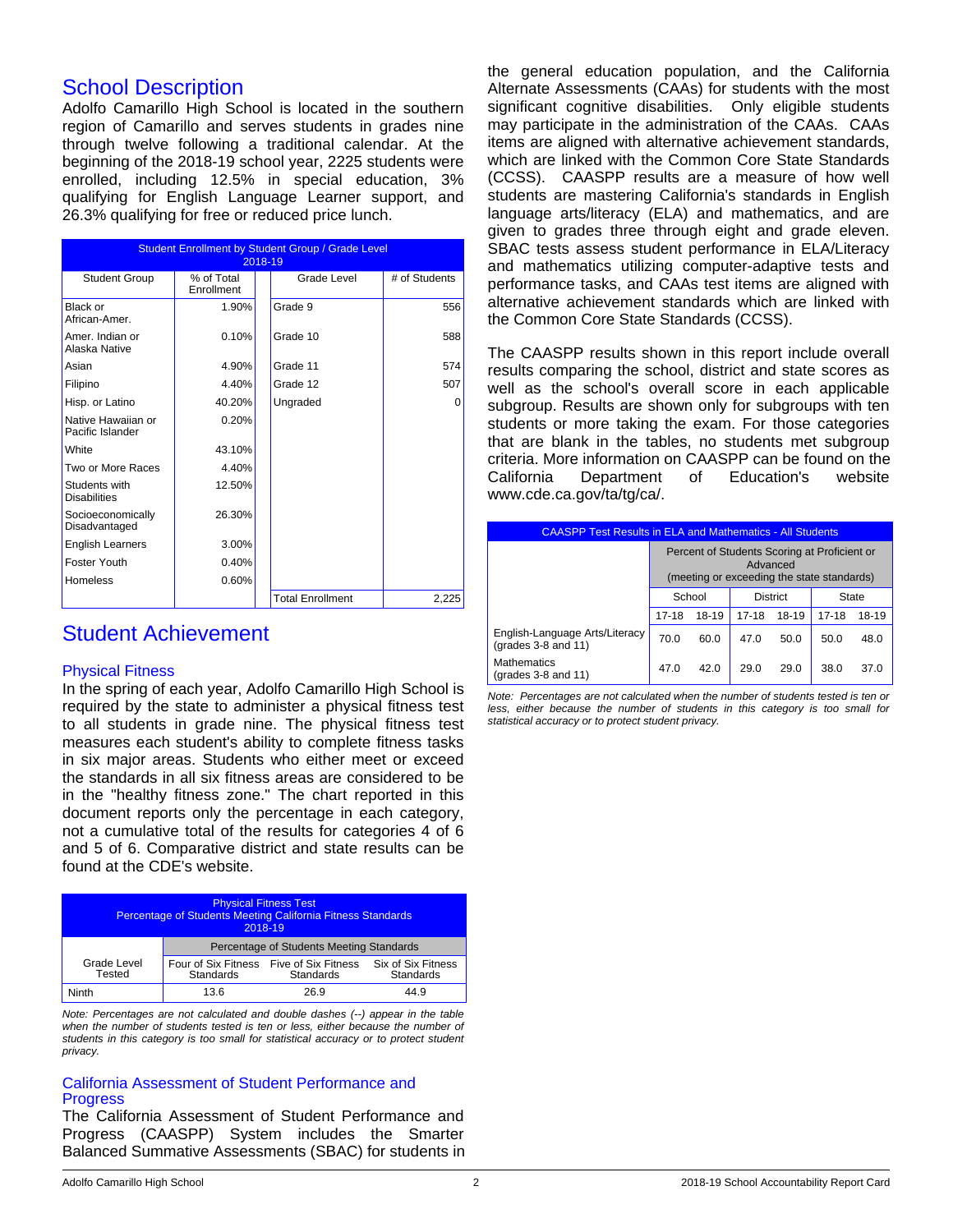|                                                   |                     | <b>CAASPP Test Results in ELA by Student Group (2018-19)</b> |          |                        |                                                                  |  |  |  |  |
|---------------------------------------------------|---------------------|--------------------------------------------------------------|----------|------------------------|------------------------------------------------------------------|--|--|--|--|
| <b>Student Groups</b>                             | Total<br>Enrollment | # Tested                                                     | % Tested | % Not<br><b>Tested</b> | % Meeting<br>or<br>Exceeding<br><b>State</b><br><b>Standards</b> |  |  |  |  |
| <b>All Students</b>                               | 531                 | 518                                                          | 97.55    | 2.45                   | 60.00                                                            |  |  |  |  |
| Male                                              | 266                 | 258                                                          | 96.99    | 3.01                   | 56.08                                                            |  |  |  |  |
| Female                                            | 265                 | 260                                                          | 98.11    | 1.89                   | 63.85                                                            |  |  |  |  |
| Black or<br>African-Amer.                         | 17                  | 17                                                           | 100.00   | 0.00                   | 47.06                                                            |  |  |  |  |
| Amer, Indian or<br>Alaska Native                  |                     | --                                                           |          |                        |                                                                  |  |  |  |  |
| Asian                                             | 23                  | 21                                                           | 91.30    | 8.70                   | 76.19                                                            |  |  |  |  |
| Filipino                                          | 17                  | 16                                                           | 94.12    | 5.88                   | 87.50                                                            |  |  |  |  |
| Hisp. or Latino                                   | 189                 | 187                                                          | 98.94    | 1.06                   | 45.70                                                            |  |  |  |  |
| Native Hawaiian or<br>Pacific Islander            |                     |                                                              |          |                        |                                                                  |  |  |  |  |
| White                                             | 265                 | 260                                                          | 98.11    | 1.89                   | 66.67                                                            |  |  |  |  |
| Two or More Races                                 | 19                  | 17                                                           | 89.47    | 10.53                  | 82.35                                                            |  |  |  |  |
| <b>English Learners</b>                           | 34                  | 33                                                           | 97.06    | 2.94                   | 6.25                                                             |  |  |  |  |
| Socioeconomically<br>Disadvantaged                | 149                 | 145                                                          | 97.32    | 2.68                   | 39.86                                                            |  |  |  |  |
| Students with<br><b>Disabilities</b>              | 71                  | 64                                                           | 90.14    | 9.86                   | 6.45                                                             |  |  |  |  |
| <b>Students Receiving</b><br>Migrant Ed. Services |                     |                                                              |          |                        |                                                                  |  |  |  |  |
| Foster Youth                                      | --                  | --                                                           | --       | --                     | --                                                               |  |  |  |  |
| Homeless                                          | --                  | --                                                           | --       | --                     | --                                                               |  |  |  |  |

|                                                   | <b>CAASPP Test Results in Mathematics by Student Group (2018-19)</b> |          |          |                        |                                                                  |  |
|---------------------------------------------------|----------------------------------------------------------------------|----------|----------|------------------------|------------------------------------------------------------------|--|
| <b>Student Groups</b>                             | Total<br>Enrollment                                                  | # Tested | % Tested | % Not<br><b>Tested</b> | % Meeting<br>or<br>Exceeding<br><b>State</b><br><b>Standards</b> |  |
| <b>All Students</b>                               | 529                                                                  | 514      | 97.16    | 2.84                   | 41.99                                                            |  |
| Male                                              | 265                                                                  | 257      | 96.98    | 3.02                   | 43.14                                                            |  |
| Female                                            | 264                                                                  | 257      | 97.35    | 2.65                   | 40.86                                                            |  |
| Black or<br>African-Amer.                         | 17                                                                   | 17       | 100.00   | 0.00                   | 11.76                                                            |  |
| Amer, Indian or<br>Alaska Native                  | --                                                                   | --       |          |                        |                                                                  |  |
| Asian                                             | 23                                                                   | 21       | 91.30    | 8.70                   | 80.95                                                            |  |
| Filipino                                          | 17                                                                   | 16       | 94.12    | 5.88                   | 62.50                                                            |  |
| Hisp. or Latino                                   | 187                                                                  | 184      | 98.40    | 1.60                   | 28.42                                                            |  |
| Native Hawaiian or<br>Pacific Islander            |                                                                      |          |          |                        |                                                                  |  |
| White                                             | 265                                                                  | 259      | 97.74    | 2.26                   | 47.67                                                            |  |
| Two or More Races                                 | 19                                                                   | 17       | 89.47    | 10.53                  | 64.71                                                            |  |
| <b>English Learners</b>                           | 34                                                                   | 32       | 94.12    | 5.88                   | 0.00                                                             |  |
| Socioeconomically<br>Disadvantaged                | 147                                                                  | 143      | 97.28    | 2.72                   | 22.54                                                            |  |
| Students with<br><b>Disabilities</b>              | 71                                                                   | 64       | 90.14    | 9.86                   | 1.59                                                             |  |
| <b>Students Receiving</b><br>Migrant Ed. Services |                                                                      |          |          |                        |                                                                  |  |
| Foster Youth                                      | --                                                                   | --       |          | --                     | --                                                               |  |
| Homeless                                          | --                                                                   | --       | --       | --                     | --                                                               |  |

*Note: ELA/Mathematics test results include the Smarter Balanced Summative Assessment and the CAA. The "Percent Met or Exceeded" is calculated by taking the total number of students who met or exceeded the standard on the Smarter Balanced Summative Assessment plus the total number of students who met the standard (i.e., achieved Level 3 – Alternate) on the CAAs divided by the total number of students who participated in both assessments.*

*Note: Double dashes (--) appear in the table when the number of students is ten or less, either because the number of students in this category is too small for statistical accuracy or to protect student privacy.*

*Note: The number of students tested includes all students who participated in the test whether they received a score or not; however, the number of students tested* *is not the number that was used to calculate the achievement level percentages. The achievement level percentages are calculated using only students who received scores.*

| <b>CAASPP Test Results in Science for All Students</b> |                                                                                                     |       |       |       |       |       |
|--------------------------------------------------------|-----------------------------------------------------------------------------------------------------|-------|-------|-------|-------|-------|
|                                                        | Percent of Students Scoring at Proficient or Advanced<br>(meeting or exceeding the state standards) |       |       |       |       |       |
|                                                        | School<br><b>District</b><br>State                                                                  |       |       |       |       |       |
|                                                        | $17 - 18$                                                                                           | 18-19 | 17-18 | 18-19 | 17-18 | 18-19 |
| Science<br>(grades $5, 8$ ,<br>and 10)                 | N/A                                                                                                 | N/A   | N/A   | N/A   | N/A   | N/A   |

*Note: Cells with N/A values do not require data.*

*Note: This is a placeholder for the California Science Test (CAST) which was administered operationally during the 2018-19 school year. However, these data are not available for including in the 2018-19 SARC posting due February 1, 2020. These data will be included in the SARC 2019-20 posting due February 1, 2021.*

## Local Control Accountability Plan (LCAP)

As part of the new Local Control Funding Formula, school districts are required to develop, adopt, and annually update a three-year Local Control and Accountability Plan (LCAP). The following components of this SARC address some of the priorities identified in the District's LCAP:

Conditions of Learning (Basic Services) – State Priority 1: Degree to which teachers are appropriately assigned and fully credentialed in the subject areas and for the pupils<br>they are teaching; pupils have access to they are teaching; pupils have access to standards-aligned Instructional materials and school facilities are maintained in good repair. *Teacher Assignment*, including the Teacher Credentials & Misassignments chart; *Instructional Materials*, including the Textbooks chart; and *School Facilities & Maintenance*, including the Campus Description and School Facility Good Repair Status charts.

Conditions of Learning (Implementation of State Standards) – State Priority  $2$ : academic content and performance standards adopted by the state board for all pupils. Not covered in the School Accountability Report Card.

Parental Involvement – State Priority 3: Efforts to seek parent input in decision making, promotion of parent participation in programs for unduplicated pupils and special need subgroups. Covered in *Parent Involvement.*

Pupil Achievement – State Priority 4: Performance on standardized tests, score on Academic Performance Index, share of pupils that are college and career ready, share of English learners that become English proficient, English learner reclassification rate, share of pupils that pass Advanced Placement exams with a 3 or higher, and share of pupils determined prepared for college by the Early Assessment Program. Covered in California Early Assessment Program. *Assessment of Student Performance and Progress*, including the CAASPP charts.

Engagement (Pupil Engagement) – State Priority 5: School attendance rates, chronic absenteeism rates, middle school dropout rates, high school dropout rates, and high school graduation rates. Covered in *Dropout &*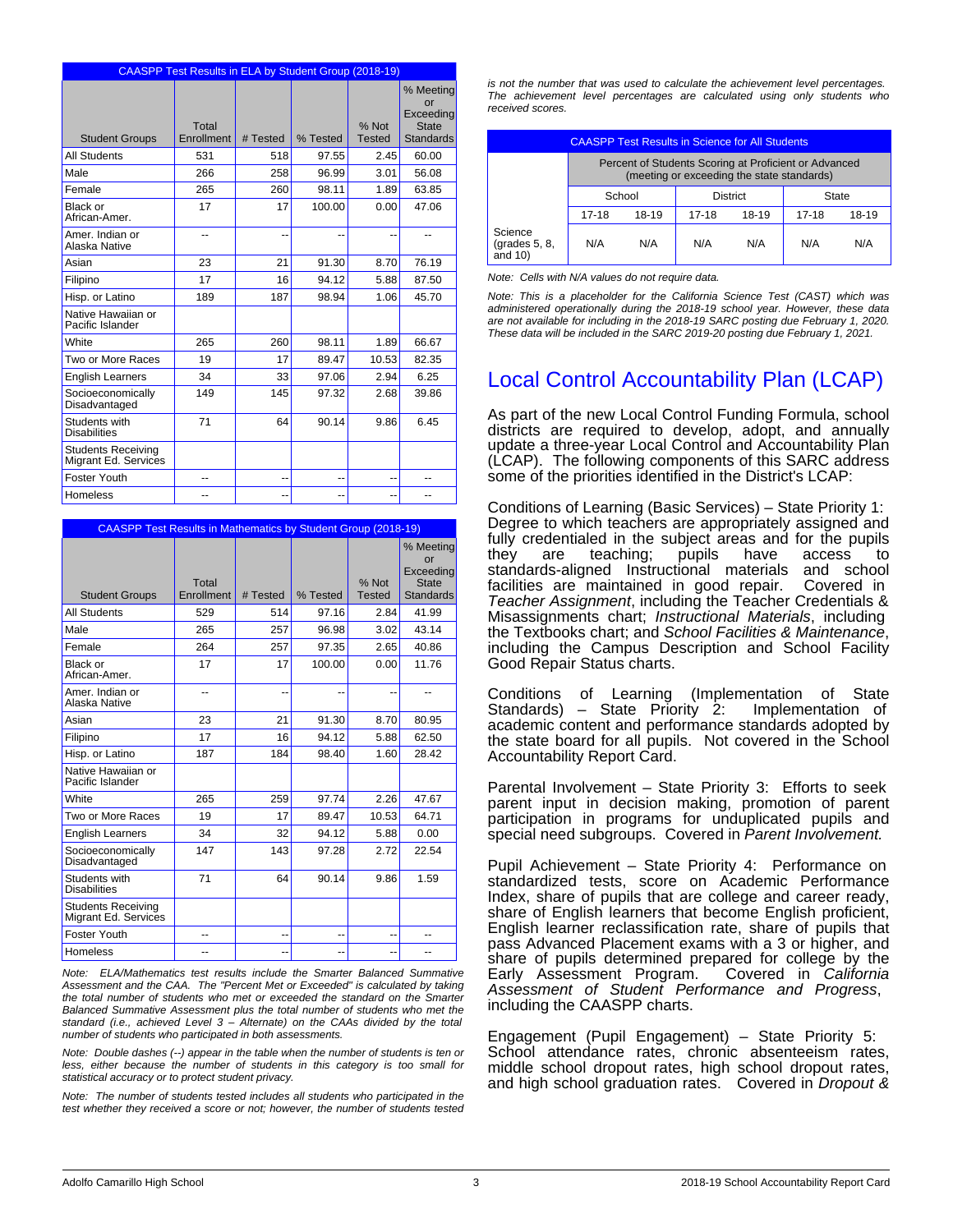*Graduation Rates*, including the Dropout chart; and *Graduation Requirements*, including the Graduation Rate chart for high schools only.

School Climate – State Priority 6: Pupil suspension rates, pupil expulsion rates, other local measures including surveys of pupils, and parents and teachers on the sense of safety and school connectedness. Covered in *Discipline & Climate for Learning*, including Suspension & Expulsion chart; and *School Site Safety Plan.*

Conditions of Learning (Course Access) – State Priority 7: Pupil enrollment in a broad course of study that includes<br>all of the subject areas. Not covered in the School Not covered in the School Accountability Report Card.

Other Pupil Outcomes – State Priority 8: Pupil outcomes in the subject areas. Covered in *Physical Fitness*, including the Physical Fitness Test chart.

## Parent Involvement

Parents are encouraged to get involved in their child's learning environment either by volunteering in the classroom, participating in a decision-making group, or simply attending school events.

Parents stay informed on upcoming events and school activities through automated telephone messages, email, the school marquee, the school OTSA & Booster Club websites, PTSA & Booster Club emails, social media (Twitter), Parent Square, the school newspaper (the Stinger), the online calendar, texting, and weekly updates and bulletins. Contact any school office staff member at (805) 389-6407 for more information on how to become involved in your child's learning environment.

#### **Opportunities to Volunteer**

Campus Volunteer **Chaperone** Fundraising Schoolwide Activities

#### **Committees**

ACHS Music Booster Club Academy Advisory Committees English Learner Advisory Council Measure A Oversight Committee Parent Teacher Student Association Safety Committee School Site Council Scorpion Athletic Booster Club

## **School Activities**

Award Programs Back to School Night College & Career Education Workshops **Dances** Freshman Parents Nights Open House Parent/Student Education Workshops School Clubs Scorpion Connect Week Sports Events Student Performances

## School Facilities & Maintenance

The district takes great efforts to ensure that all schools are clean, safe, and functional through proper facilities maintenance and campus supervision. Adolfo Camarillo High School's original facilities were built in 1956; ongoing maintenance and campus improvements ensure facilities remain up to date and provide adequate space for students and staff. District maintenance and site custodial staff ensure that the repairs necessary to keep the school in good condition are completed in a timely manner. A work order process is used by school and district staff to communicate non-routine maintenance requests. Emergency repairs are given the highest priority. In the last 12 months, the following improvements have been completed:

- Remodel wellness center
- Upgrades to the assistant principal's office
- Conversion of classroom to CTE lab
- Addition of a video production room (Scorpion Connect)

2019-20 Campus Improvements in Progress:

- Installation of security cameras
- Renovations to the lobby
- Addition of a new stadium
- Installation of new HVAC systems
- Installation of new windows
- Addition of new furniture
- Upgrades to wireless infrastructure
- Installation of perimeter fencing

Every morning before school begins, the custodians inspect facilities for safety hazards or other conditions that need attention prior to students and staff entering school grounds. Four day custodians and six evening custodians are assigned to Adolfo Camarillo High School. The day custodians are responsible for:

- Classroom cleaning
- Office area cleaning
- Restroom cleaning

Restrooms are checked throughout the day for cleanliness and subsequently cleaned as needed. The evening custodians are responsible for:

- Classroom cleaning
- Cafeteria cleanup
- Office area cleaning
- Restroom cleaning

The principal communicates with custodial staff daily concerning maintenance and school safety issues.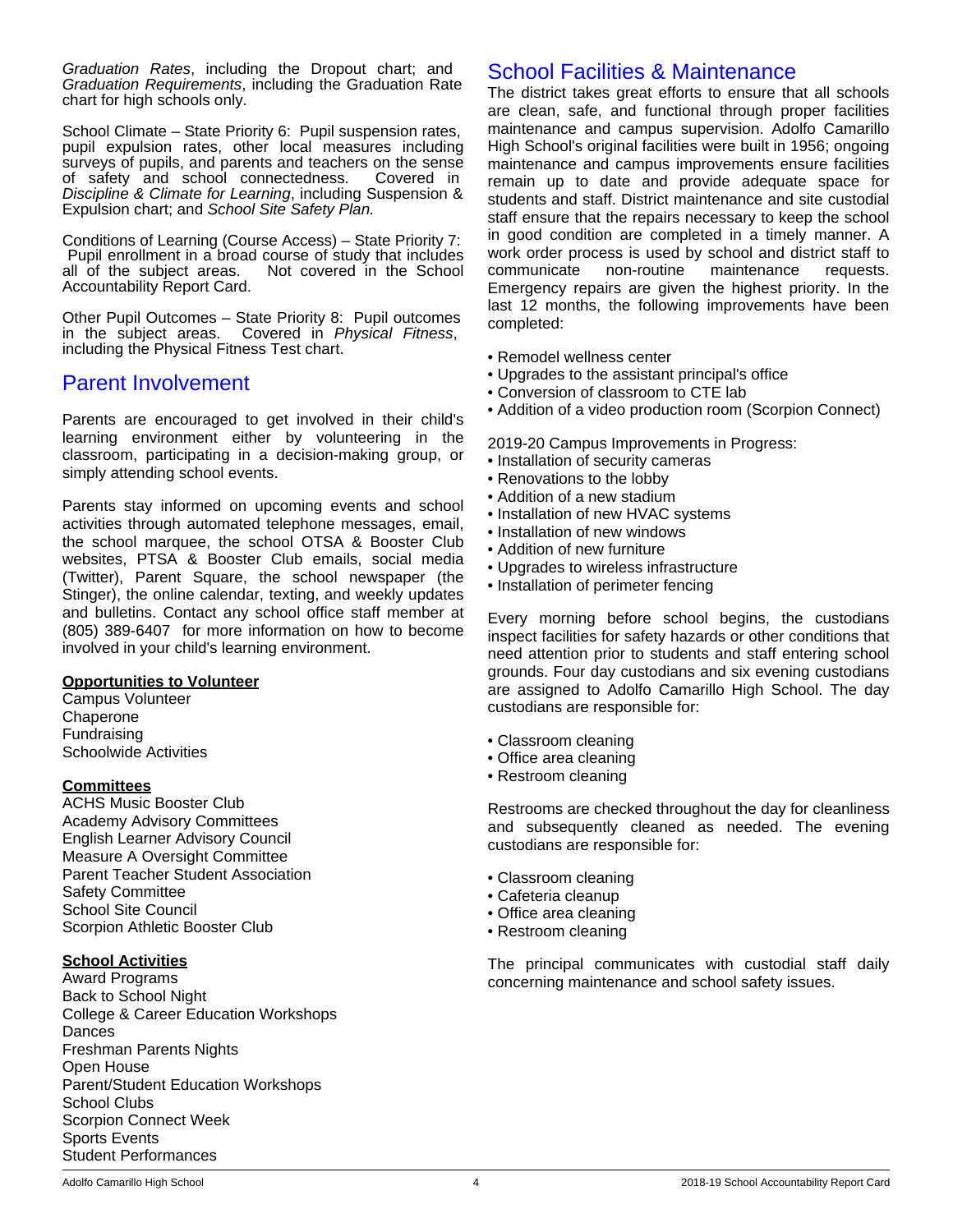| <b>Campus Description</b>             |          |  |  |
|---------------------------------------|----------|--|--|
| Year Built                            | 1956     |  |  |
| Acreage                               | 50       |  |  |
| Square Footage                        | 198930   |  |  |
|                                       | Quantity |  |  |
| <b>Permanent Classrooms</b>           | 77       |  |  |
| Portable Classrooms                   | 18       |  |  |
| Restrooms (sets)                      | 4        |  |  |
| Cafeteria                             | 1        |  |  |
| <b>Administration Office</b>          | 1        |  |  |
| <b>Classroom Buildings</b>            | 14       |  |  |
| <b>Competition Size Swimming Pool</b> | 1        |  |  |
| Computer Lab                          | 1        |  |  |
| CTE Lab                               | 1        |  |  |
| <b>Field House</b>                    | 1        |  |  |
| Greenhouse                            | 1        |  |  |
| Gym                                   | 1        |  |  |
| Library/Media Center                  | 1        |  |  |
| Music Building                        | 1        |  |  |
| Physical Therapy Room                 | 1        |  |  |
| <b>Small Theater</b>                  | 1        |  |  |
| Video Production Room                 | 1        |  |  |
| Woodshop                              | 1        |  |  |

### Facilities Inspection

The district's maintenance department inspects Adolfo Camarillo High School on an annual basis in accordance with Education Code §17592.72(c)(1). Adolfo Camarillo High School uses a school site inspection survey to identify unsafe or hazardous conditions and facility improvement needs. The most recent school inspection took place between Wednesday, May 1, 2019 and Sunday, July 21, 2019. Deficiencies noted in the school inspection survey were corrected immediately by the district's maintenance department. During fiscal year 2018-19, all restrooms were fully functional and available for student use at the time of the inspection.

| <b>School Facility Good Repair Status</b><br>Most Recent Inspection: Sunday, July 21, 2019 |                      |      |      |  |
|--------------------------------------------------------------------------------------------|----------------------|------|------|--|
| Item Inspected                                                                             | <b>Repair Status</b> |      |      |  |
|                                                                                            | Good                 | Fair | Poor |  |
| A. Systems                                                                                 |                      |      |      |  |
| <b>B.</b> Interior                                                                         |                      |      |      |  |
| C. Cleanliness                                                                             |                      |      |      |  |
| D. Electrical                                                                              |                      |      |      |  |
| E. Restrooms / Fountains                                                                   |                      |      |      |  |
| F. Safety                                                                                  |                      |      |      |  |
| G. Structural                                                                              |                      |      |      |  |
| H. External                                                                                |                      |      |      |  |

| <b>Repair Needed and Action Taken or Planned</b>             |                                                                            |      |      |  |
|--------------------------------------------------------------|----------------------------------------------------------------------------|------|------|--|
| <b>Section Number</b>                                        | Comment                                                                    |      |      |  |
| (B)                                                          | Bldg "AG" Classroom AG-1 - Tile floor needs replacement                    |      |      |  |
|                                                              | Bldg "O" Cafeteria Student Dining Area - Wall damage in<br>need of repair  |      |      |  |
|                                                              | Bldg "V" Gymnasium Main Area - Ceiling in need of<br>repainting            |      |      |  |
| (D)                                                          | Restroom Hallway Space 7 - Light switch damaged, in need<br>of replacement |      |      |  |
|                                                              |                                                                            |      |      |  |
| <b>Overall Summary of School Facility Good Repair Status</b> |                                                                            |      |      |  |
| Exemplary                                                    | Good                                                                       | Fair | Poor |  |
|                                                              |                                                                            |      |      |  |

*Rating Description*

*Exemplary: The school meets most or all standards of good repair. Deficiencies noted, if any, are not signifcant and/or impact a very small area of the school.*

#### Campus Supervision

School administration and teaching staff place a high priority on providing adequate adult supervision on campus before, during, and after school. As students arrive on campus each morning, administration, campus security officers, and the school resource officer patrol the campus, entrance areas, and designated common areas. Administration, campus security officers, and the school resource officer monitor lunch time activity in the cafeteria and common student activity areas. At the end of the day when students are dismissed, administration, campus security officers, and the school resource officer monitor student behavior and ensure students either leave campus or travel to after-school activities in a safe and orderly manner.

Adolfo Camarillo High School is a closed campus. During school hours, all visitors must sign in at the school's office and wear identification badges while on school grounds.

#### School Site Safety Plan

The Comprehensive School Site Safety Plan was developed for Adolfo Camarillo High School in collaboration with local agencies and the district office to fulfill Senate Bill 187 requirements. Components of this plan include child abuse reporting procedures, teacher notification of dangerous pupil procedures, disaster response procedures, procedures for safe arrival and departure from school, sexual harassment policy, and dress code policy. The school's most recent school safety plan was reviewed, updated, and discussed with school staff in Fall 2019.

## Classroom Environment

#### Discipline & Climate for Learning

Adolfo Camarillo High School's discipline policies are based upon Positive Behavioral Interventions and Supports (PBIS) and a Multi-Tiered System of Supports approach to social, emotional and behavioral support. This school-wide positive behavior management plan is used as a guide to develop school rules, develop behavior management programs, promote responsibility, promote respect, and minimize classroom disruptions. disciplinary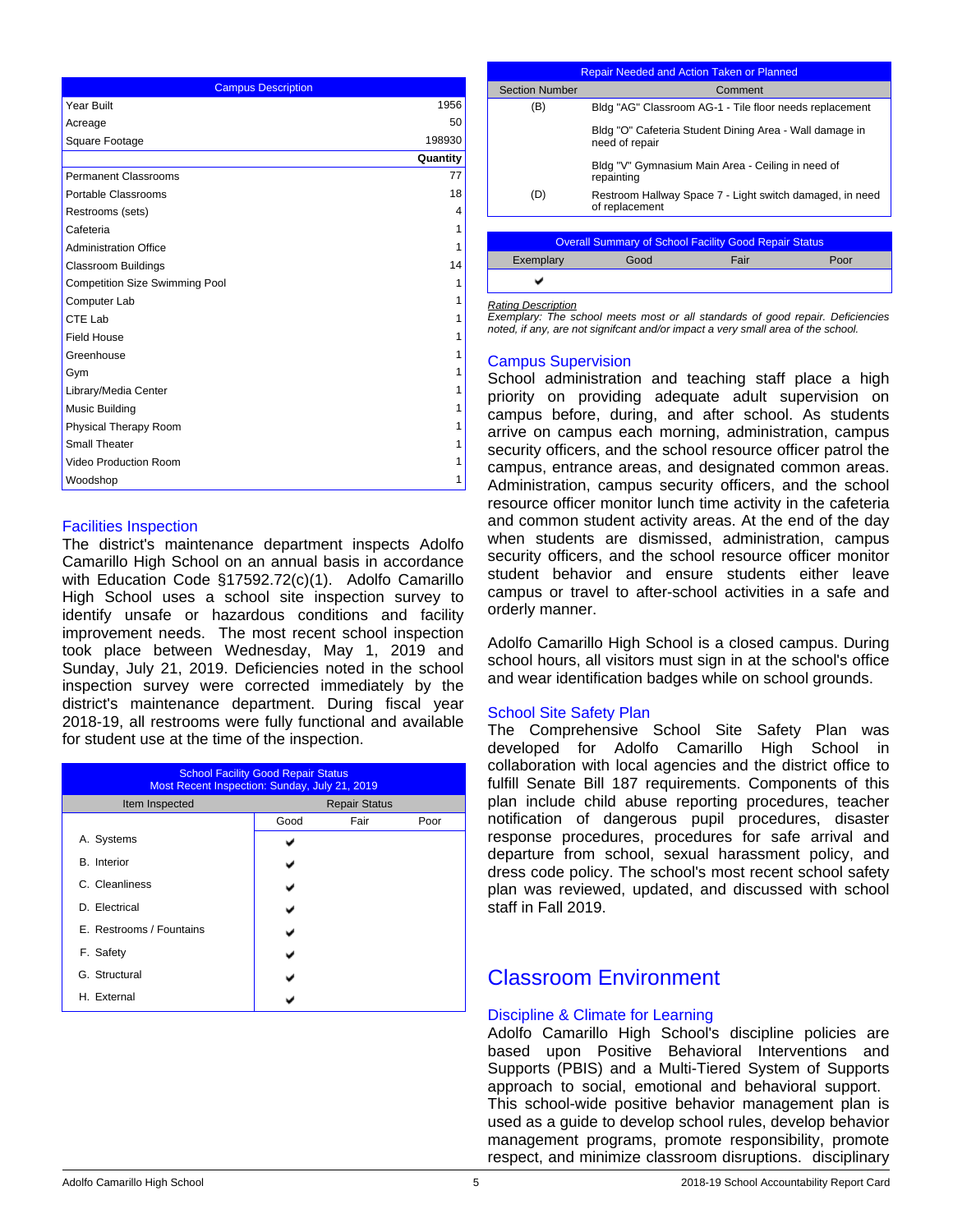intervention is managed by school administrators in a fair, firm, and consistent manner based upon the nature of each situation.

| <b>Suspensions &amp; Expulsions</b> |           |                 |       |  |  |
|-------------------------------------|-----------|-----------------|-------|--|--|
|                                     | $16 - 17$ | $17 - 18$       | 18-19 |  |  |
|                                     |           | School          |       |  |  |
| % Students Suspended                | 3.2       | 4.0             | 6.1   |  |  |
| % Students Expelled                 | 0.1       | 0.0             | 0.1   |  |  |
|                                     |           | <b>District</b> |       |  |  |
| % Students Suspended                | 6.3       | 5.2             | 6.2   |  |  |
| % Students Expelled                 | 0.2       | 0.1             | 0.3   |  |  |
|                                     |           | <b>State</b>    |       |  |  |
| % Students Suspended                | 3.6       | 3.5             | 3.5   |  |  |
| % Students Expelled                 | 0.1       | 0.1             | 0.1   |  |  |

#### Class Size

The Teaching Load Distribution table in this report illustrates the distribution of class sizes by subject area, the average class size, and the number of classes that contain 1-22 students, 23-32 students, and 33 or more students. Calculations exclude classrooms of 50 or more students.

| <b>Average Class Size and Class Size Distribution</b> |                                           |          |                          |       |
|-------------------------------------------------------|-------------------------------------------|----------|--------------------------|-------|
|                                                       |                                           |          | 2016-17                  |       |
|                                                       | Avg.<br><b>Number of Classes</b><br>Class |          |                          |       |
| Subject                                               | <b>Size</b>                               | $1 - 22$ | 23-32                    | $33+$ |
| English                                               | 29.0                                      | 16       | 19                       | 47    |
| <b>Mathematics</b>                                    | 29.0                                      | 17       | 20                       | 38    |
| Science                                               | 29.0                                      | 12       | 21                       | 33    |
| Social Science                                        | 28.0                                      | 17       | 13                       | 36    |
|                                                       | 2017-18                                   |          |                          |       |
|                                                       | Avg.<br>Class<br><b>Number of Classes</b> |          |                          |       |
| <b>Subject</b>                                        | <b>Size</b>                               | $1 - 22$ | 23-32                    | $33+$ |
| English                                               | 27.0                                      | 25       | 21                       | 38    |
| <b>Mathematics</b>                                    | 25.0                                      | 25       | 28                       | 30    |
| Science                                               | 28.0                                      | 13       | 24                       | 29    |
| Social Science                                        | 26.0                                      | 22       | 15                       | 32    |
|                                                       |                                           |          | 2018-19                  |       |
|                                                       | Avg.<br>Class                             |          | <b>Number of Classes</b> |       |
| <b>Subject</b>                                        | <b>Size</b>                               | $1 - 22$ | 23-32                    | $33+$ |
| English                                               | 28.0                                      | 23       | 13                       | 46    |
| <b>Mathematics</b>                                    | 27.0                                      | 22       | 21                       | 36    |
| Science                                               | 28.0                                      | 14       | 16                       | 33    |
| Social Science                                        | 24.0                                      | 28       | 16                       | 34    |

*\*Number of classes indicates how many classrooms fall into each size category (a range of total students per classroom). At the secondary level, this information is reported by subject area rather than grade level.*

## Dropout & Graduation Rates

Adolfo Camarillo High School's teachers and administrative staff practice the early identification of and intervention on behalf of students who exhibit warning signs and/or behavioral traits that may lead to dropping out of school. Intervention strategies used to promote attendance and reduce dropout rates include parent conferences, counseling, tutoring, monitoring test results and performance, review of student performance results

on benchmark assessments, grade point average accumulation, CAASPP results, OASIS mentoring, AVID, English Learner Development, transcript evaluations, and PSAT and SAT results. All 9th to 11th grade students take the PSAT in Fall for free during the school day and 12th grade students take the SAT in Fall for free. All 11th grade students take the SAT in the Spring for free during the school day. Discounted rates are given to those students who take AP tests. Understanding that the needs of each student are different, administrators, counselors, and teaching staff continue their efforts to discover successful solutions to help students complete their high school program.

Students must accumulate 230 course credits to receive a high school diploma from Adolfo Camarillo High School. Alternative methods of acquiring a diploma are available through the continuation school, community day school, adult school, Condor High School, Condor Options, Pre-GED preparation program, Cal-SAFE Teen Parenting Program, and credit recovery for those students who have been unsuccessful in a high school environment or have exhausted their opportunities to remain at Adolfo Camarillo High School.

In the following Dropout & Graduation Rates table, 2017-18 data is the most current information available, since state certification/release dates for dropout data occur too late for inclusion in this report. Detailed information about dropout rates and graduation rates can be found on the DataQuest Web page at http://dq.cde.ca.gov/dataquest/.

| <b>Dropout &amp; Graduation Rates (Four-Year Cohort Rate)</b> |                 |        |       |  |  |  |
|---------------------------------------------------------------|-----------------|--------|-------|--|--|--|
|                                                               |                 | School |       |  |  |  |
|                                                               | 15-16           | 16-17  | 17-18 |  |  |  |
| Dropout Rate                                                  | 3.1%            | 2.6%   | 4.0%  |  |  |  |
| <b>Graduation Rate</b>                                        | 94.2%           | 96.6%  | 94.4% |  |  |  |
|                                                               | <b>District</b> |        |       |  |  |  |
|                                                               | 15-16           | 16-17  | 17-18 |  |  |  |
| Dropout Rate                                                  | 8.3%            | 7.1%   | 7.1%  |  |  |  |
| <b>Graduation Rate</b>                                        | 83.7%           | 85.6%  | 84.9% |  |  |  |
|                                                               | <b>State</b>    |        |       |  |  |  |
|                                                               | 15-16           | 16-17  | 17-18 |  |  |  |
| Dropout Rate                                                  | 9.7%            | 9.1%   | 9.6%  |  |  |  |
| <b>Graduation Rate</b>                                        | 83.8%           | 82.7%  | 83.0% |  |  |  |

*For the formula to calculate the 2017-18 and 2018-19 adjusted cohort graduation rate, see the 2018-19 Data Element Definitions document located on the SARC web page at https://www.cde.ca.gov/ta/ac/sa/*

## Curriculum & Instruction

## Staff Development

All training and curriculum development activities at Adolfo Camarillo High School revolve around the California State Content Standards and Frameworks. During the 2018-19 school year, Adolfo Camarillo High School held staff development training devoted to:

• Advancement Via Individual Determination (AVID) • EL Strategies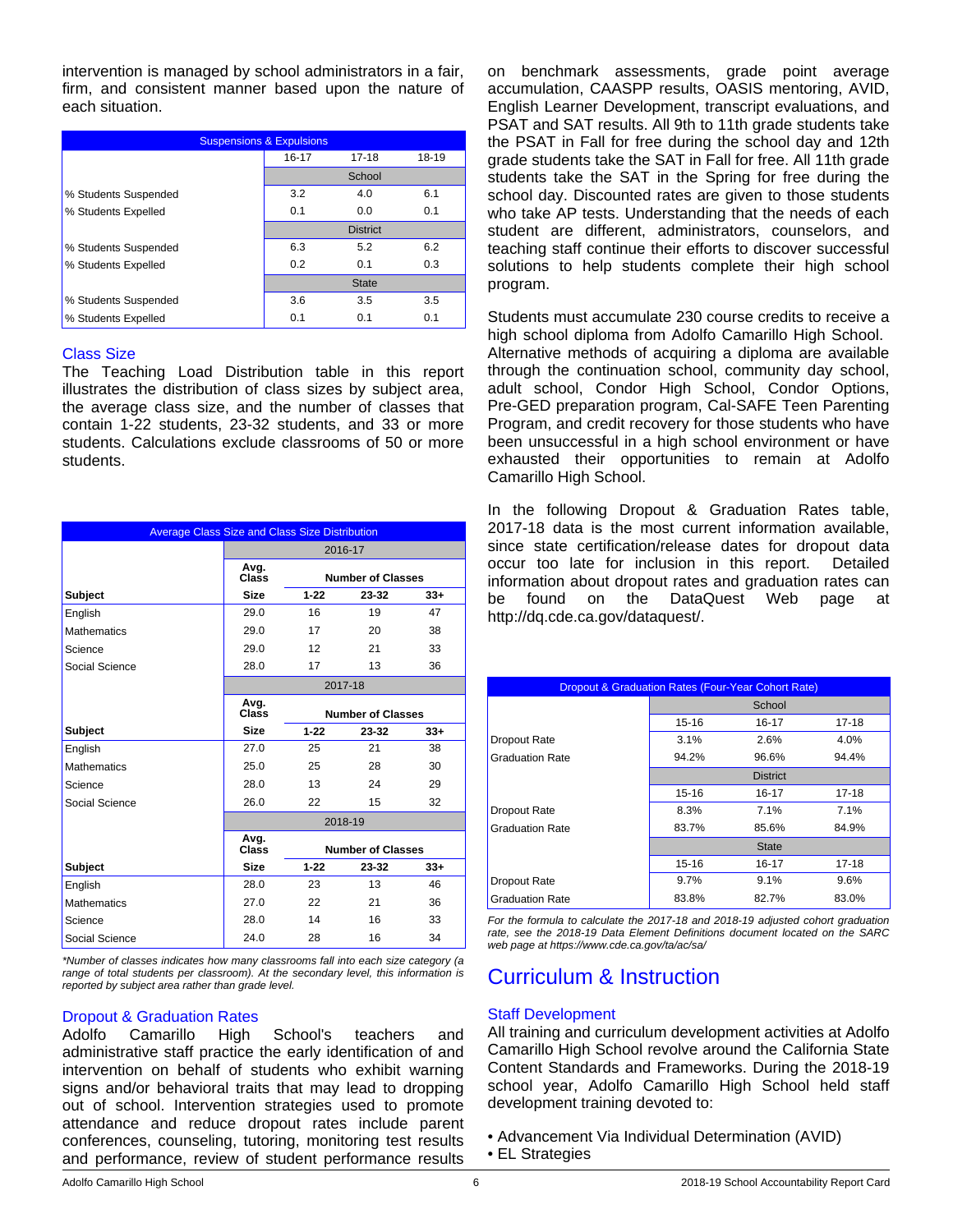- Instructional Strategies
- Next Generation Science Standards (NGSS)
- Positive Behavioral Interventions and Supports (PBIS)
- Safety Training
- Technology Training

Decisions concerning selection of staff development activities are performed by the instructional leadership team using tools such as teacher input, state assessment results, and data analysis to determine the areas in which additional teacher training may enhance classroom instruction and increase student achievement levels. Adolfo Camarillo High School supports ongoing professional growth throughout the year on weekly early release days. Teachers meet in both grade level and department level teams to conduct data analysis to identify areas of need. Teaching staff are provided the opportunity to participate in district-sponsored staff development workshops or training session as 1) a supplement to site-based staff development, 2) for reinforcement of or follow-up on previous training, or 3) follow-up training for newly implemented programs/curricula.

During the 2017-18, 2018-19 and 2019-20 school years, Adolfo Camarillo High School's teachers had the opportunity to attend the following events hosted by the Oxnard Union High School District:

2017-18 Training:

- Next Generation Science Standards (NGSS)
- English Language Arts
- English Language Development/World Language
- Mathematics
- Social Science
- Career Technical Education

2018-19 Training:

- Next Generation Science Standards (NGSS)
- English Language Arts (ELA)
- Mathematics
- Social Science
- iLit Training

2019-20 Training:

- Multi-Tiered System of Supports (MTSS)
- iLit Reading Intervention
- SkillsUSA Training for Career Pathways
- Edge Training for ESL Students
- Curriculum Design for Dual Language Immersion
- Textbook Pilot Training for Science and ELA
- Math Leadership Network
- Digital Broadcast
- Ethnic Studies Curriculum Development
- Dual Immersion Textbook Pilot Training
- VC Innovates
- AP Spanish Committee Test Development
- Next Generation Science Standards (NGSS)
- Library Learning Day
- AVID Elective Focused Note-Taking
- Data Chats for Common Assessments, Corrective Teaching, and Engagement
- Google Platform Training
- PLC Summer Curriculum Planning, Common Syllabi, Technology Use, Student Engagement
- Positive Behavioral Interventions & Supports (PBIS)

Adolfo Camarillo High School offers support to new and veteran teachers through peer coaching and mentoring. Instructional aides are provided targeted training focused on teaching strategies and curriculum content. Substitute teachers are invited to participate in designated staff development activities. All staff are encouraged to attend professional workshops and conferences. Classified support staff receive job-related training from department supervisors and district representatives.

| Number of School Days Dedicated to Staff Development and Continuous<br><b>Improvement</b> |         |         |  |
|-------------------------------------------------------------------------------------------|---------|---------|--|
| 2017-18                                                                                   | 2018-19 | 2019-20 |  |
|                                                                                           |         |         |  |

### Instructional Materials

All textbooks used in the core curriculum at Adolfo Camarillo High School are aligned to the California Content Standards and Frameworks. Standards-based instructional materials are approved by the district's Board of Trustees. The district follows the State Board of Education's six-year adoption cycle for core content materials and the eight-year cycle for textbook adoptions in foreign language, visual and performing arts, and health.

On Wednesday, September 25, 2019, the Oxnard Union High School District's Board of Trustees held a public hearing to certify the extent to which textbooks and instructional materials have been provided to students. The Board of Trustees adopted Resolution #19-44 which certifies as required by Education Code §60119 (1) that textbooks and instructional materials were provided to all students, including English learners, in the district to the extent that each pupil has a textbook or instructional materials, or both, to use in class and to take home, (2) sufficient textbooks and instructional materials were provided to each student, including English learners, that are aligned to the academic content standards and consistent with the cycles and content of the curriculum frameworks in math, science, history-social science, and English/language arts, (3) sufficient textbooks or instructional materials were provided to each pupil enrolled in foreign language or health classes, and (4) sufficient laboratory science equipment was available for science laboratory classes offered in grades 9-12 inclusive.

In addition to core subject areas, districts are required to disclose in their SARCs the sufficiency of instructional materials used for their visual/performing arts curricula. During the 2019-20 school year, Oxnard Union High School District provided each student, including English learners, enrolled in a visual/performing arts class with a textbook or instructional materials to use in class and to take home. These materials complied with the state's content standards and curriculum frameworks.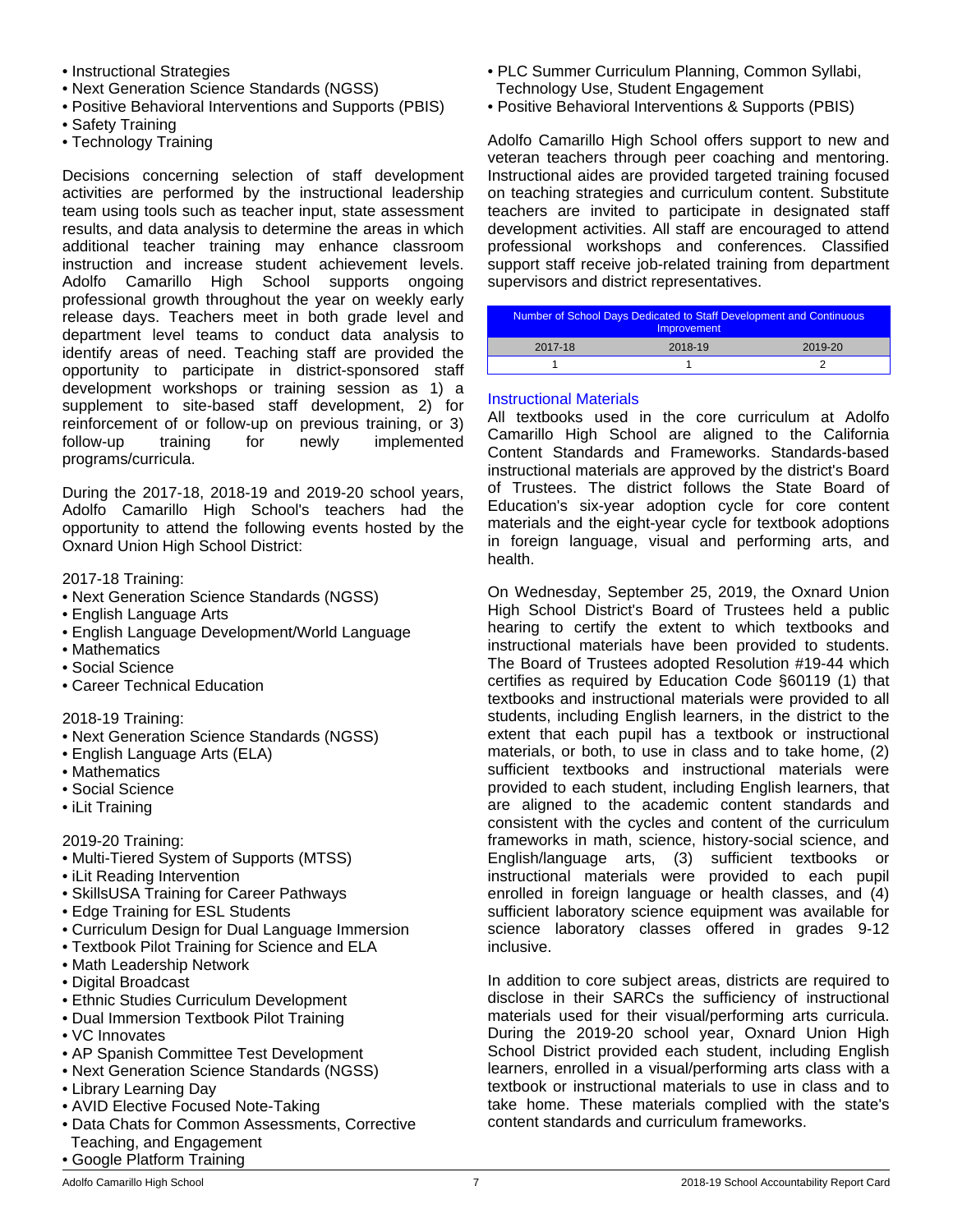| <b>Textbooks</b>              |                                                                                                  |                                           |  |  |
|-------------------------------|--------------------------------------------------------------------------------------------------|-------------------------------------------|--|--|
|                               | Adoption Year Publisher & Series                                                                 | <b>Pupils Lacking</b><br><b>Textbooks</b> |  |  |
| <b>English Language Arts</b>  |                                                                                                  |                                           |  |  |
| 2008                          | Bedford Fremont and Worth, The Language<br>of Composition: Reading, Writing, Rhetoric<br>Student | 0%                                        |  |  |
| 2005                          | McDougal Littell, Language Network                                                               | $0\%$                                     |  |  |
| 2005                          | McDougal Littell, The Language of Literature                                                     | $0\%$                                     |  |  |
| 2016                          | Pearson, The Longman Reader                                                                      | $0\%$                                     |  |  |
| 2007                          | Prentice Hall, Timeless Voices, Timeless<br><b>Themes The British Tradition</b>                  | $0\%$                                     |  |  |
| <b>Foreign Languages</b>      |                                                                                                  |                                           |  |  |
| 2011                          | Better Chinese Limited, Discovering Chinese                                                      | $0\%$                                     |  |  |
| 2007                          | EMC Paradigm, Que Chevere 1, 2, 3                                                                | $0\%$                                     |  |  |
| 2003                          | Holt, Ven Conmigo                                                                                | $0\%$                                     |  |  |
| 2007                          | McDougal Littell, Abriendo Puertas: Lenguaje                                                     | $0\%$                                     |  |  |
| 2007                          | McDougal Littell, Discovering French<br>Nouveau                                                  | $0\%$                                     |  |  |
| 2007                          | McDougal Littell, En Espanol                                                                     | $0\%$                                     |  |  |
| 2007                          | Prentice Hall, Abriendo paso: Gramatica                                                          | $0\%$                                     |  |  |
| 2007                          | Prentice Hall, Abriendo paso: Lectura                                                            | $0\%$                                     |  |  |
| 2004                          | Prentice Hall, Momentos de los literaturas<br>hispanicas                                         | $0\%$                                     |  |  |
| 2003                          | Prentice Hall, Sendas Literarias 1 & 2                                                           | $0\%$                                     |  |  |
| 2015                          | Vista Higher Learning, D'accord (French)                                                         | $0\%$                                     |  |  |
| 2008                          | Vista Higher Learning, Imaginez: le francais<br>sans frontieres (IB)                             | $0\%$                                     |  |  |
| Health                        |                                                                                                  |                                           |  |  |
| 2007                          | Pearson Prentice Hall, Health                                                                    | 0%                                        |  |  |
| <b>History-Social Science</b> |                                                                                                  |                                           |  |  |
| 2007                          | Glencoe/McGraw-Hill, World Geography and<br>Cultures                                             | $0\%$                                     |  |  |
| 2008                          | Houghton Mifflin Harcourt, Psychology -<br>Principles in Practice                                | 0%                                        |  |  |
| 2010                          | Houghton Mifflin Harcourt, Sociology: The<br><b>Study of Relationships</b>                       | 0%                                        |  |  |
| 2007                          | Kennedy, American Pagaent                                                                        | $0\%$                                     |  |  |
| 2007                          | McDougal Littell, The Americans<br>Reconstruction to the 21st Century                            | $0\%$                                     |  |  |
| 2006                          | McGraw Hill, Economics: Principles,<br><b>Problems and Policies</b>                              | $0\%$                                     |  |  |
| 2006                          | Pearson Prentice Hall, Economics: Principles<br>in Action                                        | $0\%$                                     |  |  |
| 2006                          | Pearson Prentice Hall, Magruder's American<br>Government                                         | 0%                                        |  |  |
| 2007                          | Pearson Prentice Hall, The Western Heritage<br>Since 1300 (AP European History)                  | $0\%$                                     |  |  |
| 2007                          | Pearson Prentice Hall, World History: The<br>Modern World                                        | $0\%$                                     |  |  |
| 2007                          | Prentice Hall-Longman, American<br>Government Continuity & Change (AP<br>Course)                 | $0\%$                                     |  |  |
| 1999                          | Steck-Vaughn, Fearon's American<br>Government                                                    | $0\%$                                     |  |  |
| 2007                          | Wadsworth, AP Psychology                                                                         | $0\%$                                     |  |  |
| 2010                          | Worth Publishers, Myers Psychology Second<br><b>Edition for AP</b>                               | $0\%$                                     |  |  |
| <b>Mathematics</b>            |                                                                                                  |                                           |  |  |
| 2004                          | Brooks/Cole, Physics: Calculus                                                                   | 0%                                        |  |  |
| 2013                          | CPM Educational Program, Core<br>Connections, Integrated 1                                       | 0%                                        |  |  |
| 2015                          | CPM Educational Program, Core<br>Connections, Integrated 2                                       | $0\%$                                     |  |  |
| 2016                          | CPM Educational Program, Core<br>Connections, Integrated 3                                       | $0\%$                                     |  |  |
| 2004                          | Glencoe/McGraw-Hill, Geometry: Concepts<br>and Applications                                      | $0\%$                                     |  |  |
| 2006                          | Glencoe/McGraw-Hill, Mathematics with<br><b>Business Applications</b>                            | $0\%$                                     |  |  |
| 2002                          | Holt McDougal, Economics                                                                         | $0\%$                                     |  |  |
| 2005                          | Houghton Mifflin, Calculus of a Single                                                           | 0%                                        |  |  |

|         | Variable                                                                      |       |
|---------|-------------------------------------------------------------------------------|-------|
| 2006    | Houghton Mifflin, PreCalculus with Limits, A<br>Graphing Approach             | $0\%$ |
| 2017    | Houghton Mifflin Harcourt, Big Ideas Math,<br>Course 1                        | $0\%$ |
| 2017    | Houghton Mifflin Harcourt, Big Ideas Math,<br>Course 2                        | $0\%$ |
| 2017    | Houghton Mifflin Harcourt, Big Ideas,<br>Integrated Math 1, 2 & 3             | $0\%$ |
| 2007    | W. H. Freeman. The Practice of Statistics                                     | $0\%$ |
| Science |                                                                               |       |
| 2007    | Addison Wesley, Biology: Concepts &<br>Connections                            | $0\%$ |
| 2007    | Addison Wesley, Conceptual Physics                                            | $0\%$ |
| 2012    | Cengage Learning, Living in the Environment                                   | $0\%$ |
| 2007    | College Board, Biology: Principles of Life, AP<br>Fdition                     | $0\%$ |
| 2007    | Current Publishing, Life on an Ocean Planet                                   | $0\%$ |
| 2007    | Delmar Cengage Learning, Agriscience,<br><b>Fundamentals and Applications</b> | $0\%$ |
| 2007    | Freeman & Company, AP Biology: Principles<br>of Life                          | $0\%$ |
| 2006    | Globe Fearon, Concepts and Challenges in<br><b>Physical Science</b>           | $0\%$ |
| 2008    | Houghton Mifflin Harcourt, Environmental<br>Science                           | $0\%$ |
| 2006    | J. Wiley & Son, Fundamentals of Physics                                       | $0\%$ |
| 2008    | McDougal Littell, Introductory Chemistry: A<br>Foundation                     | $0\%$ |
| 2007    | Pearson Prentice Hall, Conceptual Physics                                     | $0\%$ |
| 2007    | Pearson Prentice Hall. Earth Science                                          | $0\%$ |
| 2007    | Pearson Prentice Hall, Essentials of Human<br>Anatomy & Physiology            | $0\%$ |
| 2007    | Prentice Hall, Biology                                                        | $0\%$ |
| 2007    | Prentice Hall, Chemistry                                                      | $0\%$ |
|         | Science Laboratory Equipment                                                  | $0\%$ |
|         |                                                                               |       |

## College Preparation & Work Readiness

## College Preparation Courses

Students are encouraged to take required courses if they plan on attending a four-year college or university. The adjacent table illustrates the proportion of courses taken and successfully completed in relation to the number of course enrollments (sum of total enrollment in all classes).

### **Admission Requirements for California Public Universities**

#### University of California

Admission requirements for the University of California (UC) follow guidelines set forth in the Master Plan, which requires that the top one-eighth of the state's high school graduates, as well as those transfer students who have successfully completed specified college work, be eligible for admission to the UC. These requirements are designed to ensure that all eligible students are adequately prepared for University-level work. For general admission requirements please visit the UC website at http://www.universityofcalifornia.edu/admissions/general.h tml.

#### California State University

Admission requirements for the California State University (CSU) use three factors to determine eligibility. They are specific high school courses; grades in specified courses, and test scores; and graduation from high school. Some campuses have higher standards for particular majors or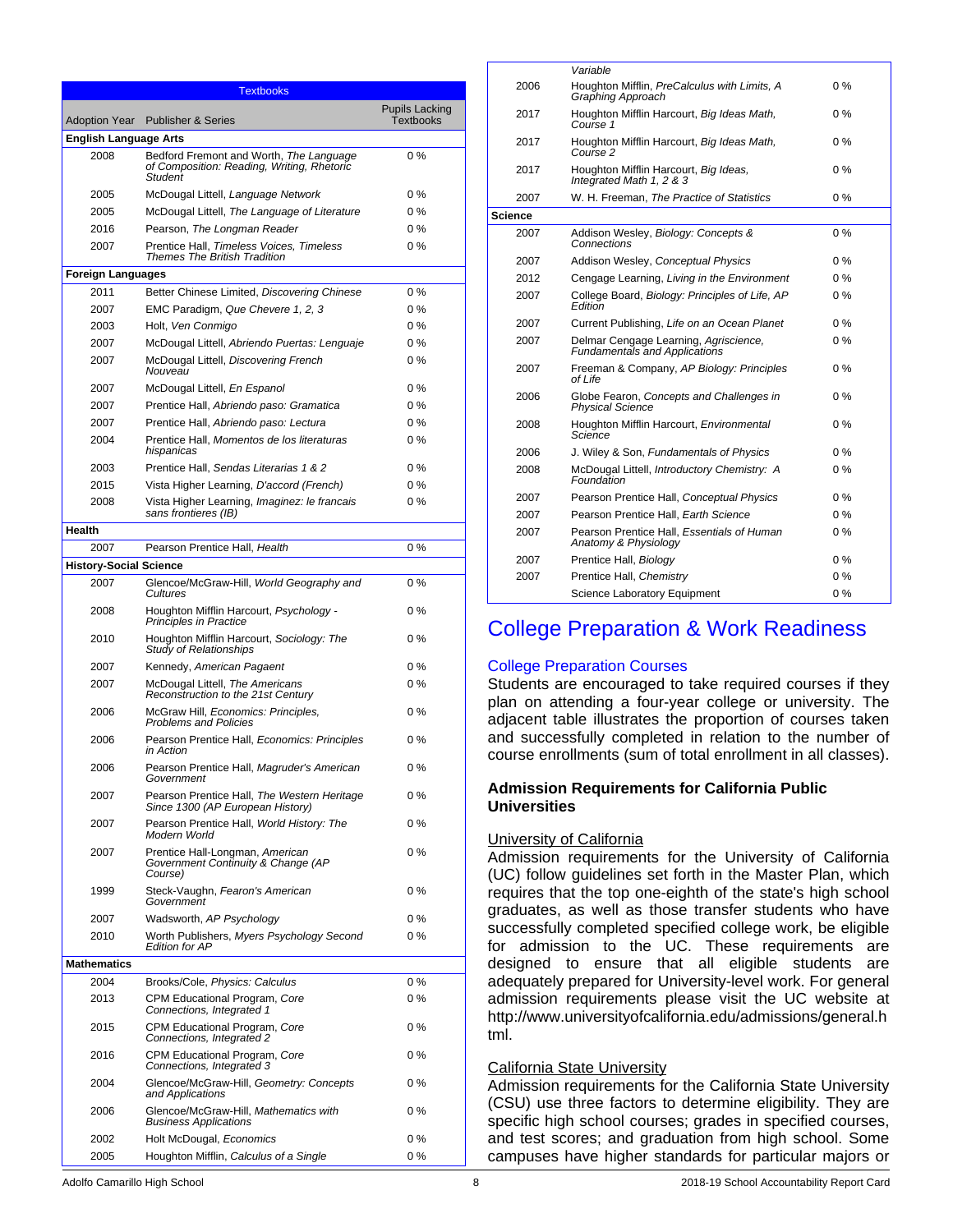students who live outside the local campus area. Because of the number of students who apply, a few campuses have higher standards (supplementary admission criteria) for all applicants. Most CSU campuses utilize local admission guarantee policies for students who graduate or transfer from high schools and colleges that are historically served by a CSU campus in that region. For general admissions requirements, please visit the<br>California State University Website at State University Website at http://www.calstate.edu/admission/.

| <b>Courses for UC/CSU Admission</b>                                          |      |  |  |
|------------------------------------------------------------------------------|------|--|--|
|                                                                              | $\%$ |  |  |
| 2018-19 Pupils Enrolled in Courses Required for UC/CSU<br>Admission          | 96.5 |  |  |
| 2017-18 Graduates who Completed all Courses Required for<br>UC/CSU Admission | 45.0 |  |  |

#### Advanced Placement

In 2018-19, Adolfo Camarillo High School offered advanced placement courses for those students seeking to qualify for college credit. Sophomores, juniors, and seniors achieving a score of three, four, or five on the final AP exams qualify for college credit at most of the nation's colleges.

| Number of Advanced Placement Courses Offered<br>2018-19 |                                          |               |  |  |
|---------------------------------------------------------|------------------------------------------|---------------|--|--|
|                                                         | No. of Courses % of Students<br>Offered* | in AP Courses |  |  |
| <b>Computer Science</b>                                 | O                                        | N/A           |  |  |
| English                                                 | 4                                        | N/A           |  |  |
| Fine and Performing Arts                                | 3                                        | N/A           |  |  |
| Foreign Language                                        | 7                                        | N/A           |  |  |
| <b>Mathematics</b>                                      | 5                                        | N/A           |  |  |
| Science                                                 | 5                                        | N/A           |  |  |
| Social Science                                          | 16                                       | N/A           |  |  |
| All Courses                                             | 40                                       | 31.6          |  |  |

*Note: Cells with N/A values do not require data.*

*\* Where there are student course enrollments of at least one student.*

## Workforce Preparation

Students in grades nine through twelve receive counseling from school personnel regarding career paths and courses of study. During their freshman year, students meet with the counselor to discuss their four-year academic plan and are introduced to Adolfo Camarillo High School's technical and career education programs; the counselor meets at least twice a year with each student to follow-up on their progress in meeting graduation requirements and career objectives. All career and technical education (CTE) courses comply with state-adopted content standards and are integrated into the student's four-year academic plan as elective courses. Adolfo Camarillo High School offers the following programs that promote leadership, develop job-related skills, provide on-the-job experience, and increase interest in school:

• Work Experience

- Career Education Center
- Workability
- Career Pathways

Individual student assessment of work readiness skills takes place through 1) Formative & summative assessments; 2) Completion of course-required projects; 3) Career assessments; and 4) Post-graduate surveys.

Work experience students are partnered with local community organizations that provide on-the-job training and mentoring for students 16 years of age or older. Work experience students receive guidance and supervision designed to ensure maximum educational benefit from part-time job placement. For more information, students should contact the counselor.

Career Education Center (CEC) courses are offered in partnership with the County Office of Education. A variety of career technical education courses are available to help prepare high school students (16 years and older) for entry-level employment, upgrading current job skills, or obtaining more advanced levels of education.

Workability provides work experience opportunities outside the school day that meet the students' interests and aptitudes while providing real-world job experience prior to graduation. The program is available to all students with disabilities who have an Individualized Education Plan.

During the 2018-19 school year, Adolfo Camarillo High School offered the following career technical education programs as elective courses:

Pathways: Agriculture & Natural Resources Arts, Media & Entertainment Building, Trades & Construction Education, Child Development & Family Services Engineering & Design Fashion & Interior Design Finance & Business Information Technology

Career Education Center: Auto Paint Auto Service Air Computer BSFT Dental/Radiology Emergency First Response Floral Design Graphic Design Medical Office Assistant Nursing 1 & 2 Web Net Welding

Elective Courses: Agriculture Science Academy Animal Science Business & Technology Academy Construction Trade Technology Consumer Economics Child Development and Guidance Drafting Occupations Computer Operations/Computer Science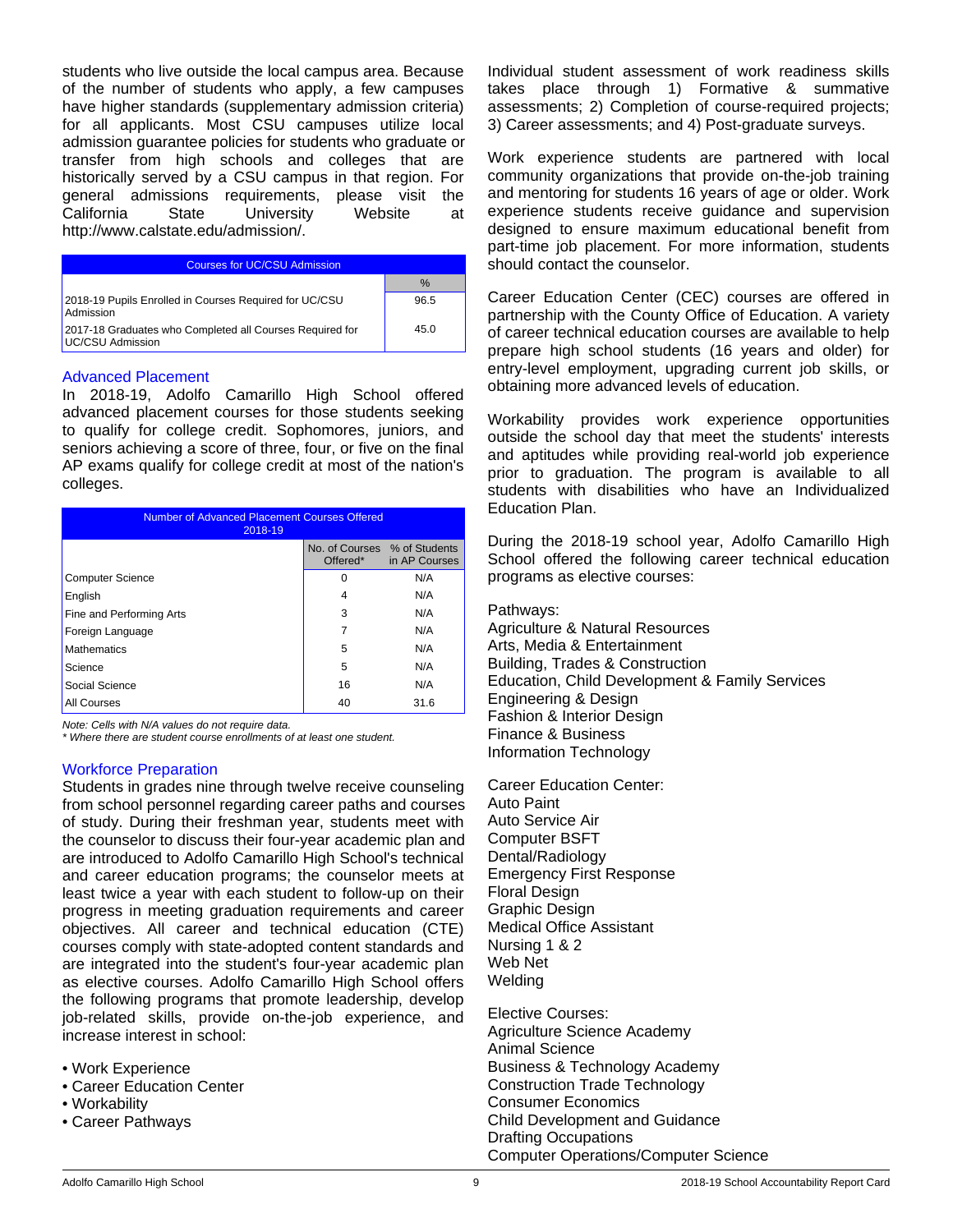General Office Occupations Business Economics Accounting/Computer Accounting Floristry

Adolfo Camarillo High School receives funds from the Carl D. Perkins Vocational and Technical Education Act (Perkins). This grant enables Adolfo Camarillo High School to provide its students with the academic and technical skills needed to succeed in a knowledge- and skills-based economy and helps provide programs that prepare students for both postsecondary education and the careers of their choice. CTE table in this report shows the total number of students participating in the district's CTE courses and regional occupational programs and program completion rates. For more information on career technical programs, ROP, workability, partnership academies, and work experience, contact the counselor or visit the state's career technical website at http://www.cde.ca.gov/ci/ct/.

| <b>Career Technical Education (CTE) Program Participation</b><br>2018-19                                             |       |
|----------------------------------------------------------------------------------------------------------------------|-------|
| Total number of students participating in CTE programs                                                               | 1070  |
| Percentage of students completing CTE program and earning a<br>high school diploma                                   | 41.4% |
| Percentage of CTE courses sequenced or articulated between<br>the school and institutions of postsecondary education | 15.2% |

## Professional Staff

## Counseling & Support Staff

Adolfo Camarillo High School provides professional, highly qualified staff that provide additional services and support centered on the whole student academically, physically, and mentally. The Counseling and Support Services table in this report illustrates the availability of non-instructional support staff to Adolfo Camarillo High School's students. Full-time equivalent (FTE) is a standard measurement used to identify an employee's regular work load on a weekly basis. For example, an FTE of 1.0 designates a full-time position and the employee is on campus and available all day every day of the week; an FTE of 0.5 indicates that the staff member is available and on campus a portion (50%) of the week.

#### Academic Counselors & Other Support Staff (Nonteaching Professional Staff) 2018-19

|                                                | No. of<br>Staff | <b>FTE</b> |
|------------------------------------------------|-----------------|------------|
| Academic Counselor                             | 6               | 6.0        |
| <b>Campus Supervisors</b>                      | 9               | 5.4        |
| <b>Behavioral Specialists</b>                  | 2               | $\star$    |
| Psychologists                                  | 2               | 1.4        |
| Adaptive PE                                    |                 | 0.2        |
| Career Center Technician                       |                 | 1.0        |
| City Impact & Behavioral Health (Contract Svc) |                 | $\star$    |
| Guidance Technician                            |                 | 0.8        |
| <b>Health Clerk</b>                            |                 | 0.75       |
| Librarian                                      |                 | 1.0        |
| Library/Textbook Clerk                         |                 | 1.0        |
| Nurse                                          |                 | 1.0        |
| <b>Program Specialist</b>                      |                 | 0.4        |
| School Resource Officer                        |                 | 1.0        |
| Speech & Language Pathologist                  |                 | 1.0        |
| <b>Student Intervention Support</b>            |                 | 1.0        |
| Counselor-to-Student Ratio: 1:371              |                 |            |

*\* as needed*

*Note: One Full Time Equivalent (FTE) equals one staff member working full time; one FTE could also represent two staff members who each work 50% of full time.*

### Teacher Assignment

During the 2018-19 school year, Adolfo Camarillo High School had 90 teachers who met all credential requirements in accordance with state guidelines. The chart below identifies the number of teachers at both the school and district who are 1) fully credentialed; 2) without full credentials; 3) teaching outside subject area of competence; 4) misassignments for English learners; 5) total teacher misassignments; and 6) vacant teacher positions. The term "misassignments" refers to the number of positions filled by teachers who lack legal authorization to teach that grade level, subject area, student group, etc.

| <b>Teacher Credentials &amp; Assignments</b>                                      |        |       |       |                 |
|-----------------------------------------------------------------------------------|--------|-------|-------|-----------------|
|                                                                                   | School |       |       | <b>District</b> |
|                                                                                   | 17-18  | 18-19 | 19-20 | 19-20           |
| <b>Total Teachers</b>                                                             | 96     | 91    | 87    | 699             |
| Teachers With Full Credentials                                                    | 93     | 90    | 85    | 695             |
| Teachers Without Full<br>Credentials                                              | 3      | 1     | 2     | 4               |
| Teachers Teaching Outside<br>Subject Area of Competence<br>(With Full Credential) | 21     | 17    | 12    | 94              |
| Misassignments of Teachers of<br><b>English Learners</b>                          | U      | ŋ     | 0     | $\Omega$        |
| Total Teacher Misassignments*                                                     | ŋ      | n     | 0     | 94              |
| <b>Vacant Teacher Positions</b>                                                   |        |       |       | 5               |

*Note: "Misassignments" refers to the number of positions filled by teachers who lack legal authorization to teach that grade level, subject area, student group, etc. \*Total Teacher Misassignments includes the number of Misassignments of Teachers of English Learners.*

# District Expenditures

## Salary & Budget Comparison

State law requires comparative salary and budget information to be reported to the general public. For comparison purposes, the State Department of Education